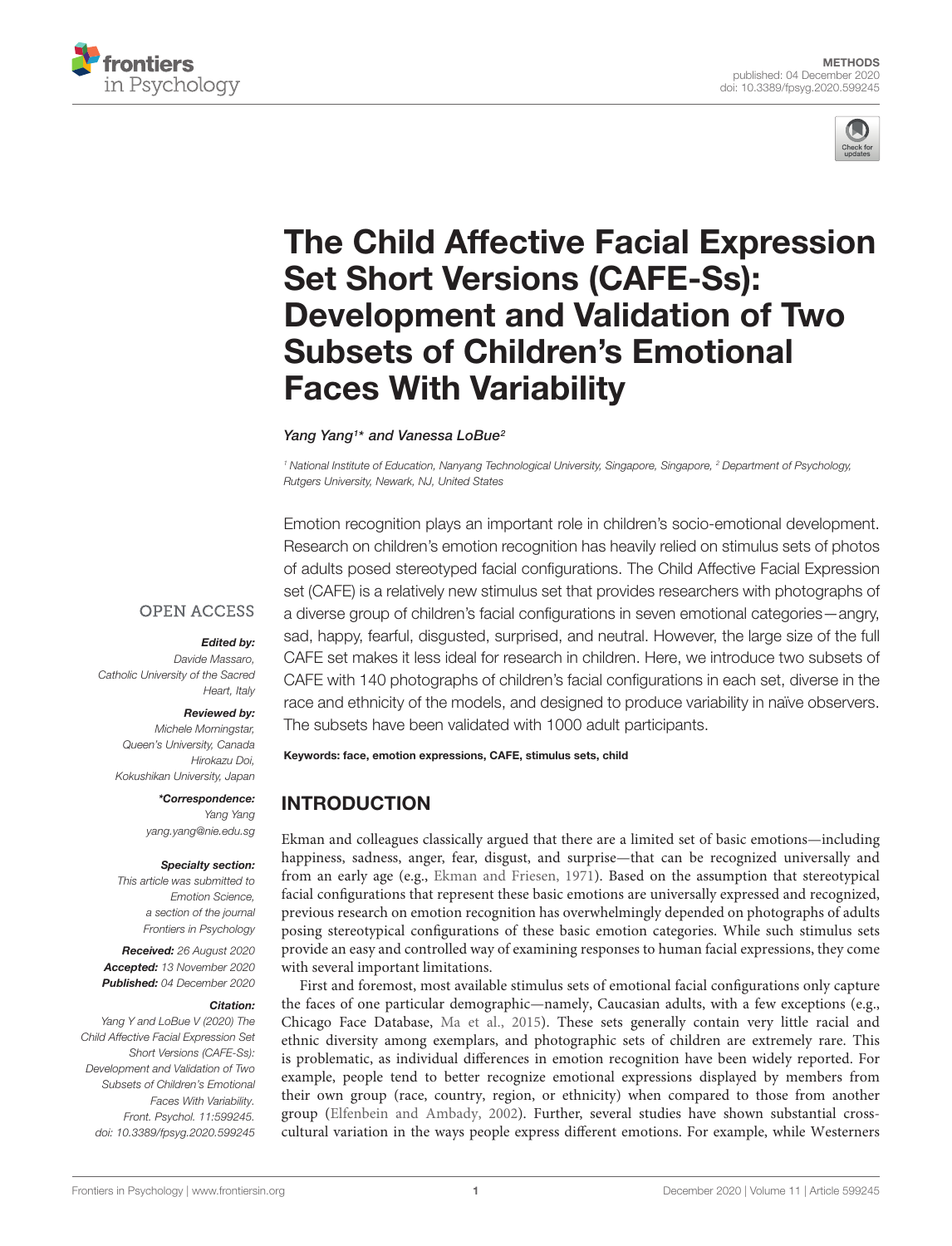display some stereotypical emotional expressions with a distinct set of facial muscles, East Asians demonstrate considerable overlap between expressions, particularly for surprise, fear, disgust, and anger [\(Jack et al.,](#page-7-3) [2012\)](#page-7-3). Further, while adults from Western countries rely heavily on verbal content and facial information to make inferences about emotion categories, adults from Japan rely more on contextual information, such as voices [\(Ishii et al.,](#page-7-4) [2003;](#page-7-4) [Tanaka et al.,](#page-7-5) [2010\)](#page-7-5). This suggests that using exemplars posed by a single demographic can ignore significant variability in the way that different individuals might express different emotions.

Second, most stimulus sets typically contain only highly stereotyped, high-intensity exemplars. Not surprisingly, these facial configurations are generally identified with a high degree of accuracy among naïve adults and even young children. This is also problematic, as people express emotions with considerably more variation than is represented in these posed stereotypical, static configurations [\(Barrett et al.,](#page-7-6) [2019\)](#page-7-6). Moreover, a given facial configuration (e.g., scowling) can represent various emotion categories (e.g., anger and sadness). Indeed, research on children's emotion recognition has shown that when the photographs of posed configurations are more variable, children's accuracy improves gradually over time, and only becomes comparable to adults' around the age of 10 or older [\(Gao and Maurer,](#page-7-7) [2010\)](#page-7-7).

To address these issues for research on emotional development, [LoBue and Thrasher](#page-7-8) [\(2015\)](#page-7-8) created the Child Affective Facial Expression Set (CAFE), which contains photographs of young children (2–8 years old) from a diverse population posing the six basic emotions sadness, happiness, surprise, anger, disgust, and fear—plus a neutral expression [\(LoBue and Thrasher,](#page-7-8) [2015\)](#page-7-8). CAFE is ethnically and racially diverse, featuring Caucasian, African American, Latino (Hispanic), Asian, and South Asian (Indian/Bangladeshi/Pakistani) children, allowing researchers to study children from diverse racial or ethnic backgrounds on recognizing emotional expressions displayed by children in their own and other races/ethnicities. Further CAFE contains a large number of exemplars (∼1200) with a wide amount of variability in how much each exemplar resembles a stereotypical emotional expression and how difficult the emotional expression can be recognized by a naïve observer. In fact, CAFE includes one subset of faces (Subset A) that contains only highly stereotypical exemplars of the various emotion categories, consistent with other existing face sets, and a second subset (Subset B) that only includes faces that emphasize variation around emotion targets in research participants while minimizing potential ceiling and floor effects. This variability better enables researchers to study the natural variation in human emotional expressions and allows researchers to study individual differences in people's ability to recognize emotional expressions. However, the large size of the CAFE set can make it challenging to use, particularly in studies with children. For example, most studies designed for children could not possibly make use of 1200 exemplars, forcing researchers to hand pick a small subset of faces. However, CAFE is only optimized for capturing natural variability in a sample of naïve observers when the whole set is used.

Here, we aimed to develop and validate a new subset of CAFE that contains photographs of a diverse group of children and is optimized for capturing variability in a sample of naïve observers, but that only contains less than [1](#page-1-0)50 exemplars<sup>1</sup>. In Study 1, we used data from [LoBue and Thrasher](#page-7-8) [\(2015\)](#page-7-8) to select CAFE faces that vary in how difficult they are to identify by naïve observers, and in Study 2, we pilot-tested the selected faces with a sample of 100 adult participants. In Study 3, we validated the new subset with a larger sample  $(N = 1000)$ , calculated accuracy scores, and ensured that these scores were balanced between genders and races/ethnicities of the faces. Information on the new validated subset(s) is available for use by the scientific community on Databrary<sup>[2](#page-1-1)</sup>.

# STUDY 1

The purpose of Study 1 was to identify small subsets of photographs from CAFE that resemble the full set in composition. Like the full CAFE set, these subsets would be ideal for studying individual differences in recognizing emotional expressions, but contain a much smaller set size (∼140 faces), making them more appropriate for studies with children.

# Method

# Procedure

The CAFE set is a validated stimulus set of 2–8-year-old children  $(M = 5.3 \text{ years};$  Range = 2.7–8.7 years) posing for six emotional facial expressions—sadness, happiness, surprise, anger, disgust, and fear—plus neutral [\(LoBue and Thrasher,](#page-7-8) [2015\)](#page-7-8). We selected our small subsets from the photographs in Subset B of CAFE<sup>[3](#page-1-2)</sup>. Subset B contains a selection of faces from the full set (1090 of the full 1192 items) that emphasize variation around emotion targets in research participants while minimizing potential ceiling and floor effects (as identified by latent response models). The faces in Subset B were identified by first asking 100 naïve adult raters to identify the emotion categories posed by each of the faces in the entire CAFE set, and then by calculating an accuracy score for each face that represented the proportion of 100 adult raters who identified the face correctly, ranging from 0 (0% of participants) to 1 (100% of participants) [\(LoBue and Thrasher,](#page-7-8) [2015\)](#page-7-8). A one-parameter logistic or Rasch model was then applied to this data to calculate a standardized difficulty score  $(b_i)$ , along with fit statistics (in-fit and out-fit), for each face photograph in the set, in order to indicate whether the faces varied substantially within each emotion category, but could still also be said to represent the category. Difficulty score refers to the level of ability required to correctly identify an expression in the image, ranging from positive to negative. When scores are more negative, most

<span id="page-1-2"></span><span id="page-1-1"></span><sup>2</sup><https://nyu.databrary.org/volume/1170> <sup>3</sup><http://databrary.org/volume/30>

<span id="page-1-0"></span><sup>&</sup>lt;sup>1</sup>This study aimed to select faces from CAFE Subset B to develop subsets of faces with a variety of difficulty levels to recognize. For researchers who prefer to use stereotypical exemplars only, they can use CAFE Subset A to obtain a small sample of the most stereotypical depiction in each category, e.g., by choosing 10 or 20 faces from each emotion category that have the highest accuracy scores in CAFE Subset A.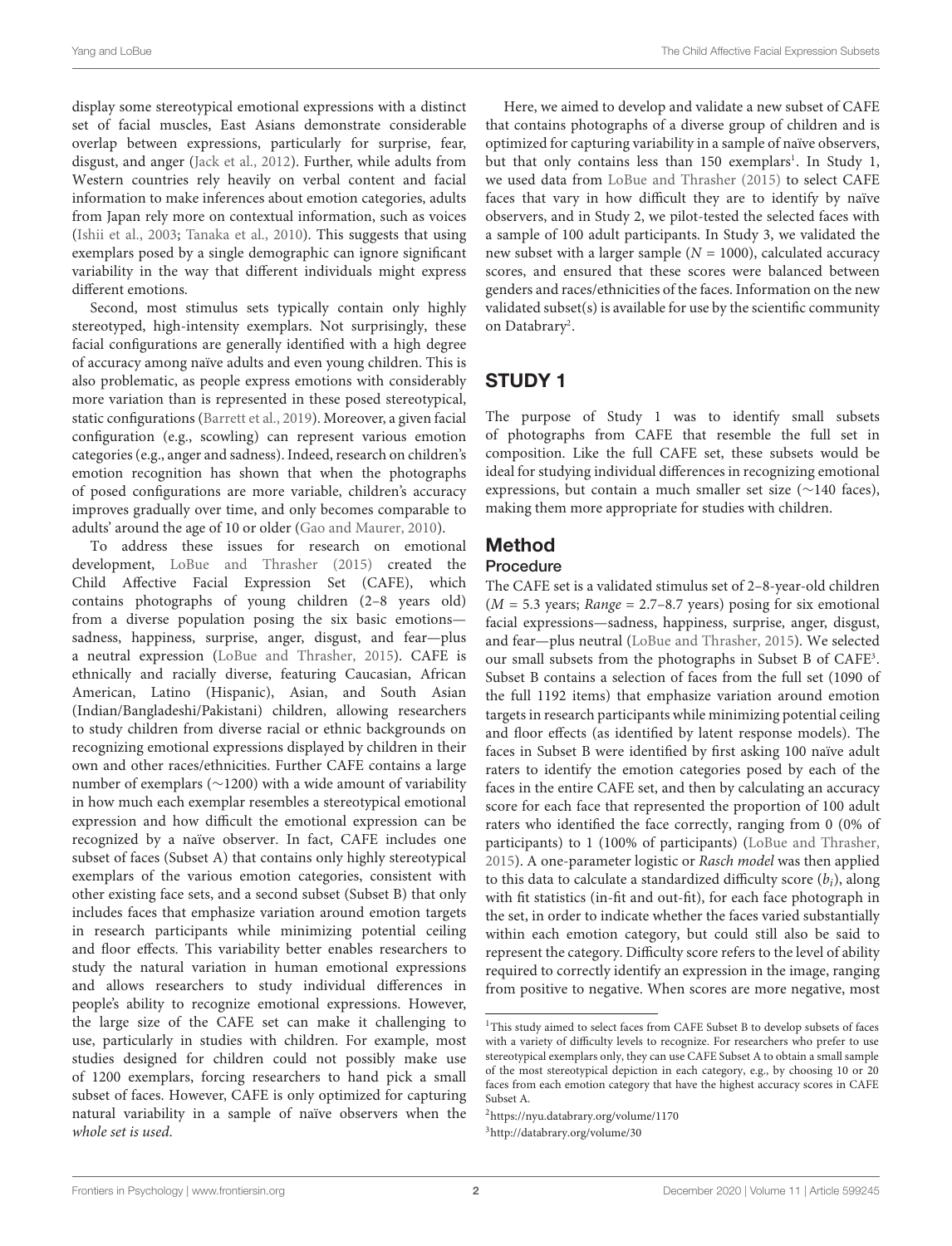individuals can correctly identify the expression in that image, most of the time, because these expressions are "easy" in the sense that relatively low levels of ability in identifying expressions of the type in question (happy, fear, etc.) are required in order to correctly identify them. In contrast, more positive scores indicate that relatively few individuals will correctly identify the expression in the image provided, most of the time, because higher levels of ability in identifying expressions of the type in question (happy, fear, etc.) are required in order to correctly identify them. Furthermore, the in-fit and out-fit mean square statistics were used to narrow down the faces in the CAFE Subset B. The in-fit is an index of unexpected responses to items that have a difficulty score (bi) that is close to an individual's ability (e.g., cases where an individual responds incorrectly to an item that is easy with respect to his/her ability). The out-fit is an index of unexpected responses to items that have a difficulty score (bi) that is far from an individual's ability (e.g., cases where an individual responds correctly to an item that is too difficult for his/her ability). In-fit and outfit scores lower than 0.5 indicate a lack of reliability, whereas in-fit and out-fit scores greater than 1.5 indicate noise. Thus, Subset B is comprised of the faces that fit within the 0.5–1.5 range. Thus, faces selected for Subset B were reliable but had varying degrees of difficulty. Importantly, the difficulty scores  $(b_i)$  were highly correlated with the accuracy scores,  $r = -0.858$ ,  $p < 0.001$ , so we used accuracy scores for each item in CAFE Subset B to construct our smaller subsets, since they are easier to interpret than difficulty scores (see [LoBue and](#page-7-8) [Thrasher,](#page-7-8) [2015,](#page-7-8) for full description of these analyses).

#### **Face selection plan**

We planned to identify a subset of 20 faces for each emotion category in CAFE Subset B that have accuracy scores that follow a normal distribution, so that the degree to which each face is easy or difficult to identify is standardized, and thus optimized to capture variability in a sample of observers. Ideally, we could construct a normal distribution with the empirically derived mean and standard deviation of the accuracy scores for each emotion category in CAFE Subset B, and then identify 20 face images with accuracy scores corresponding to the 2.5th, 7.5th, . . ., 97.5th percentiles in the cumulative distribution function (CDF) of the constructed normal distribution for each emotion category. However, we found that the distributions of accuracy scores for some emotion categories in CAFE were slightly left skewed, with mean accuracy scores above 0.5 (50%), so the range of the 20 percentile values of the constructed normal distribution was beyond the 0–1 range. For example, in the constructed normal distribution for angry faces, the 97.5th percentile was 1.09. However, there are no angry face exemplars with an accuracy score of 1.09, or 109% correct. Thus, we could not select faces that correspond to 2.5–97.5th percentiles of the CDF for all emotion categories. Furthermore, in the pool of angry faces, the highest accuracy score reported in [LoBue and Thrasher](#page-7-8) [\(2015\)](#page-7-8) was 0.95 (or 95%) which only corresponded to the 90th percentile of the constructed normal distribution.

Several alternative strategies are possible. First, we could construct the normal distribution with a smaller mean than the one reported in [LoBue and Thrasher](#page-7-8) [\(2015\)](#page-7-8), to move the 20

percentile values in the constructed normal distribution within the 0–1 range. However, using this method would result in having a different mean of accuracy scores than collected in the original validation of the CAFE set. Another possibility is to construct the normal distribution with a smaller standard deviation to make the range of the 20 percentile values in the constructed normal distribution within 0–1. However, this method would result in a smaller variance than that observed in the original CAFE set. Alternatively, we could choose faces from a smaller range of percentiles (e.g., 10–90th percentiles) of the normal distribution, resulting in the same mean and standard deviation as in the original set, but with short tails for each distribution. With this method, we would have normal distributions of accuracy scores, but we may lose the meaningful skew represented in the original distribution. One final option is to select 20 faces from the full set based on its natural semi-normal distribution. Using this method, we would have the same natural distributions of accuracy scores as in the original face set, which could be meaningful for some research that aims to examine participants' responses to naturally occurring distributions of difficulty among emotional expressions, although they may not be perfectly normal.

We decided to construct two subsets of faces, using both latter two methods. We chose this strategy so that we could have one subset that maintains a similar distribution to the original set, and another subset that has a normal distribution of accuracy scores for each emotion category. Thus, here we will create, pilot, and validate two subsets of the original CAFE set both containing 140 faces with a variety of difficulty levels for researchers to choose from: CAFE-S1, which has a standardized distribution (normal distribution) of accuracy scores for each emotion category, and CAFE-S2, which mimics the natural distributions of accuracy scores in the in CAFE Subset B.

#### **Face selection for CAFE-S1**

For CAFE-S1, we used adults' accuracy scores from [LoBue and](#page-7-8) [Thrasher](#page-7-8) [\(2015\)](#page-7-8) to identify a subset of 20 faces for each of the seven emotion categories that have accuracy scores following a normal distribution, and the same means and standard deviations as in the full CAFE Subset B. We did this in three steps. First, we calculated the mean and standard deviation of all accuracy scores of the faces for each emotion category based on the ratings reported in [LoBue and Thrasher](#page-7-8) [\(2015\)](#page-7-8). Next, we constructed a normal distribution with these empirically derived means and standard deviations. Finally, we identified the 20 evenly distributed percentiles of the constructed normal distributions and looked for 20 faces with accuracy scores that matched (or were closest to) these percentiles.

For emotion categories with accuracy scores that covered the full range of 2.5–97.5th percentile of the distribution, we chose the 20 evenly distributed percentiles that cover the whole distribution (i.e., the 2.5th, 7.5th, 12.5th, . . ., 97.5th percentiles), and identified faces with matching accuracy scores. For emotion categories with accuracy scores that did not reach at least one end of the range (e.g., when the distribution was skewed, with accuracy scores that only ranged from the 1st percentile to the 88th percentile), we chose the 20 evenly distributed percentiles that centered around the median and covered the largest range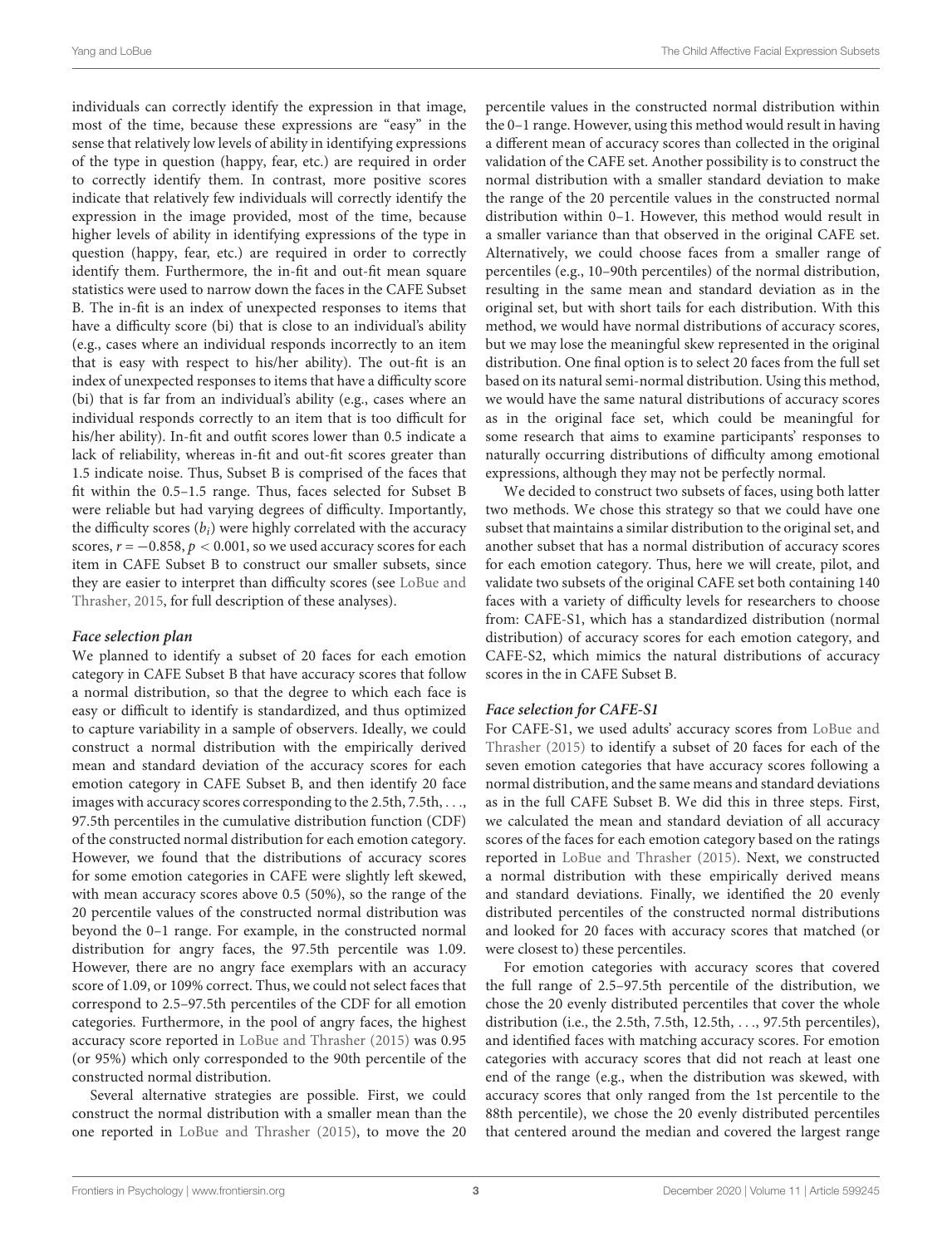where data were available (in the example above, the 12th, 16th, 20th, . . ., 88th percentiles), and identified matching faces.

# **Face selection for CAFE-S2**

For CAFE-S2, we identified another subset of 20 faces for each emotion category that have the same natural distribution of accuracy scores as CAFE Subset B, using adults' accuracy scores from [LoBue and Thrasher](#page-7-8) [\(2015\)](#page-7-8). For each emotion category, we first sorted the faces based on the accuracy scores reported in [LoBue and Thrasher](#page-7-8) [\(2015\)](#page-7-8), and then selected 20 faces with an equal interval, k, and an initial order number,  $k/2$  ( $k = N/n$ ), where N is the number of faces in the CAFE Subset B for the particular emotion category and  $n$  is the number of faces we aimed to select (20). For example, if we were to choose 20 faces from 100 angry faces, we would choose the 3rd, 8th, 13th, 18th,. . .and 98th angry faces from the CAFE Subset B.

At the same time, for both subsets, we attempted to include half male and half female faces, retain the same composition of race/ethnicity of the faces as in the full set, and achieve a balance in accuracy scores among different races/ethnicities and genders of the faces. If there was more than one face that matched or was close to the target percentile, we selected the face that was most helpful for balancing the accuracy scores across gender and race/ethnicity.

Notably, in both subsets, we retained the variability in the mean accuracies across emotions (e.g., relatively high mean accuracy for happy faces and relatively low mean accuracy for fearful faces), as this variability is consistent with other studies on emotion recognition and may reflect natural and meaningful variability in human's ability to recognize or display different emotions.

# **Results** CAFE-S1

Demographic information for our selected subset of 140 faces is listed in **[Table 1](#page-4-0)**. It consists of 67 male and 73 female faces, and the composition of ethnicity/race of the faces mirrors that of the models in the entire CAFE set. Shapiro–Wilk tests of normality for the accuracy distributions of the selected faces in all seven emotion categories were not significant, indicating the distributions for the 20 faces selected for each emotion category were normal. The histograms and Q-Q plots of the distributions of the 20 selected faces for each emotion in CAFE-S1 were presented in **[Supplementary Materials](#page-7-9)** (see **[Supplementary Figures S1, S4](#page-7-9)**), together with the histograms of the accuracy scores for faces in the original CAFE Subset B (see **[Supplementary Figure S3](#page-7-9)**).

# **Angry**

CAFE Subset B contains 197 images of children displaying angry facial configurations with mouths either open or closed. The distribution of the mean ratings of all 197 angry faces was left skewed with a mean of 0.67 and a standard deviation of 0.21. In a normal distribution with a mean of 0.67 and a standard deviation of 0.21, the highest available accuracy score for all angry facial configurations was at the 90.14th percentile. Therefore, we selected 20 facial configurations with accuracy scores closest

to the 10th, 14.2th, 18.4th,..., 90th percentile of the normal distribution with a mean of 0.67 and a standard deviation of 0.21.

## **Disgust**

CAFE Subset B contains 182 faces of children displaying disgusted facial configurations. The mean rating was 0.65 with a standard deviation of 0.18. In the normal distribution with a mean of 0.65 and a standard deviation of 0.18, the accuracy scores range from the 0.19th to the 95.15th percentile. We selected the 20 disgusted facial configurations closest to the 2.5th, 7.5th,..., 97.5th percentile with an increment of 5 percentiles.

## **Fear**

CAFE Subset B contains 136 pictures of children displaying fearful facial configurations. We constructed a normal distribution with the mean rating score of 0.43, and a standard deviation of 0.18. The percentiles for the lowest and the highest accuracy score of fearful configurations were at the 1.26th and 98.50th percentile, respectively. Therefore, we selected the 20 fearful configurations with ratings corresponding to the 2.5th to the 97.5th of the normal distribution with an increment of 5 percentiles.

# **Happy**

The mean of the 172 happy configurations in CAFE Subset B was 0.83, with a standard deviation of 0.17. Because the distribution of these 172 happy faces was left skewed, the highest score of the happy facial configurations was at the 80.64th percentile of the constructed normal distribution. We therefore selected 20 happy facial configurations with ratings from the 20th to the 80th percentile with an increment of 3.16 percentiles.

# **Neutral**

The mean rating of the 194 configurations in CAFE Subset B was 0.65, with a standard deviation of 0.27. The lowest score was corresponding to 0.92th percentile and the highest score was corresponding to the 87.99th percentile of the normal distribution with a mean of 0.65 and a standard deviation of 0.27. We selected 20 facial configurations with ratings closest to the 10th, 14.2th, . . ., 90th percentile of the normal distribution with an increment of 4.2 percentiles.

# **Sad**

The distribution of the 106 sad configurations in CAFE Subset B was also slightly left skewed, with a mean of 0.62, and a standard deviation of 0.23. The lowest and the highest score of all sad facial configurations were corresponding to 0.95th and 92.61th percentile in the constructed normal distribution. Twenty sad facial configurations with accuracy scores closest to the 7.5th, 11.97th, . . ., 92.5th with an increment of 4.47 percentiles were selected.

# **Surprise**

There were 103 surprised facial configurations in CAFE Subset B, with a mean rating of 0.72 and a standard deviation of 0.12. The lowest score and the highest score of the facial configurations were at the 1.86th and 98.10th percentile of the normal distribution with a mean of 0.72 and a standard deviation of 0.12. We selected 20 surprised facial configurations which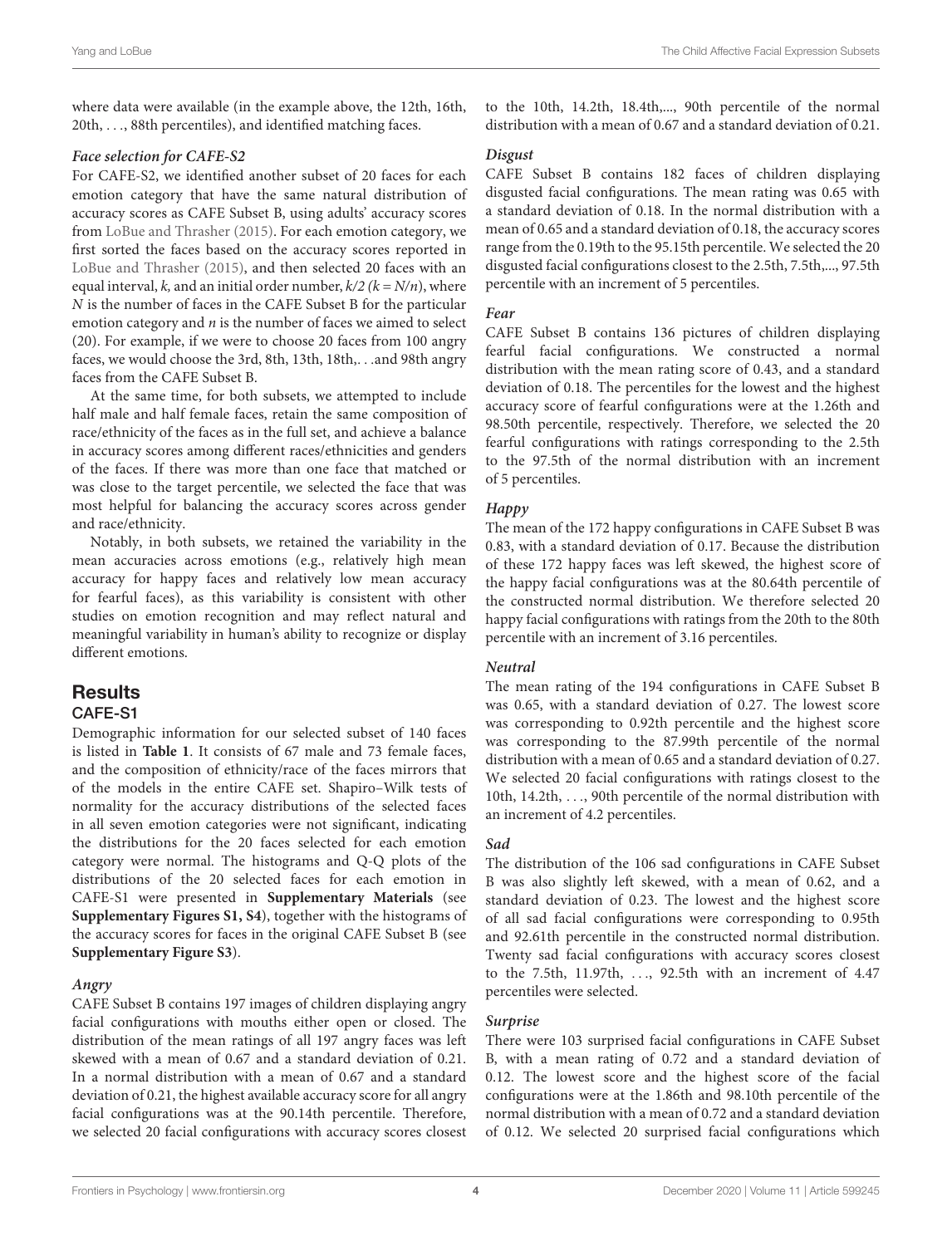<span id="page-4-0"></span>

|           |           | Angry          | Happy          | Sad            | <b>Surprise</b> | Neutral        | <b>Disgust</b> | Fear           | Total | Percentage in<br><b>CAFE-S1</b> | Percentage in the<br>full CAFE Set <sup>a</sup> | Percentage of all<br>child models in<br>the full CAFE Set |
|-----------|-----------|----------------|----------------|----------------|-----------------|----------------|----------------|----------------|-------|---------------------------------|-------------------------------------------------|-----------------------------------------------------------|
| Gender    | Male      | 10             | 10             | 8              | 11              | 10             | 9              | 9              | 67    | 47.86                           | 37.80                                           | 41.56                                                     |
|           | Female    | 10             | 10             | 12             | $\overline{9}$  | 10             | 11             | 11             | 73    | 52.14                           | 62.20                                           | 58.44                                                     |
| Mouth     | Open      | 10             | 11             | 10             | 20              | 10             | 12             | 10             | 83    | 59.29                           | 51.10                                           |                                                           |
|           | Close     | 10             | 9              | 10             | $\circ$         | 10             | 8              | 10             | 57    | 40.71                           | 48.90                                           |                                                           |
| Ethnicity | AA        | 3              | 3              | 4              | 3               | $\overline{4}$ | 3              | $\overline{4}$ | 24    | 17.14                           | 20.64                                           | 17.53                                                     |
|           | White     | 10             | 10             | 8              | 11              | 10             | 10             | 10             | 69    | 49.29                           | 43.39                                           | 50.00                                                     |
|           | EA        | $\overline{2}$ | $\overline{2}$ | $\overline{2}$ | $\overline{2}$  | $\overline{2}$ | 2              | 2              | 14    | 10.00                           | 11.47                                           | 10.39                                                     |
|           | <b>SA</b> | $\overline{2}$ | $\overline{2}$ | 3              |                 |                | 2              |                | 12    | 8.57                            | 9.54                                            | 7.14                                                      |
|           | LA        | 3              | 3              | 3              | 3               | 3              | 3              | 3              | 21    | 15.00                           | 14.95                                           | 14.93                                                     |
| Total     |           | 20             | 20             | 20             | 20              | 20             | 20             | 20             | 140   | 100                             |                                                 |                                                           |

a. This column indicates the percentage in the full CAFE set. For example, the first number 37.80 indicates the percentage of all male photos in the full CAFE set is 37.80%. AA, African American; White, White, non-Hispanic or Latino; EA, East Asian; SA, South Asian; LA, Latino or Hispanic American.

corresponded to the 2.5th, 7.5th, . . ., 97.5th percentile of the normal distribution with an increment of 5 percentiles.

#### **Analysis of CAFE-S1**

Using the accuracy scores reported in [LoBue and Thrasher](#page-7-8) [\(2015\)](#page-7-8), we conducted a 2 (face gender)  $\times$  5 (face race/ethnicity)  $\times$  7 (emotion) analysis of variance (ANOVA) to examine whether there were any significant differences in the accuracy scores of selected facial configurations among genders, races/ethnicities, and emotion categories. There was only a significant effect of emotion category,  $F(6,128) = 10.55$ ,  $p < 0.001$ , with a highest mean accuracy score for happy facial configurations, and a lowest mean accuracy score for fearful facial configurations, as in the CAFE Subset B. The effects of gender,  $F(1,128) = .39$ ,  $p = 0.54$ , and face race  $F(4,128) = 0.98$ ,  $p = 0.42$ , were not significant, meaning there was no significant difference between faces of males and females, or among different ethnicities/races of the faces.

# CAFE-S2

Demographic information for the selected 140 faces in CAFE-S2 is listed in **[Table 2](#page-5-0)**. It contains 70 male and 70 female faces, and the ethnicity/race mirrors the composition in the full set. ANOVA showed no significant effect of face gender,  $F(1,128) = 1.66$ ,  $p = 0.20$ , or face race,  $F(4,128) = 0.98$ ,  $p = 0.42$ , but a significant effect of face emotion on the accuracy scores reported in [LoBue](#page-7-8) [and Thrasher](#page-7-8) [\(2015\)](#page-7-8),  $F(6,128) = 6.98$ ,  $p < 0.001$ . The mean accuracy score of happy facial configurations was higher than other faces, and that of fearful facial configurations was lower than other faces, as in the CAFE Subset B. The histograms of the distributions of the 20 selected faces for each emotion in CAFE-S2 were presented in **[Supplementary Materials](#page-7-9)**(see **[Supplementary](#page-7-9) [Figure S2](#page-7-9)**).

# **Discussion**

In Study 1, we constructed two subsets of 140 faces from CAFE Subset B. Each small subset contains 20 faces from each of the six basic emotion categories—happy, sad, fearful, disgusted,

surprised, angry—and 20 neutral facial configurations. In CAFE-S1, the 20 faces for each emotion category formed a normal distribution of accuracy scores, whereas, in CAFE-S2, the 20 faces for each emotion category followed the same distribution as the full CAFE set.

# STUDY 2

The aim of Study 2 was to pilot test the selected faces with 100 new adult participants for each subset. We then examined the distribution of newly collected accuracy scores for the stimuli in CAFE-S1 and checked whether these accuracy scores were wellbalanced between genders and races/ethnicities in both small subsets, so that adjustments could be made accordingly.

# Method

One hundred adults (49 male, 50 female, one preferred not to indicate gender) identified the emotion categories represented in the 140 photos in CAFE-S1 (Survey 1) on Mechanical Turk. The sample size was based on previous studies using similar methods [\(Tottenham et al.,](#page-7-10) [2009;](#page-7-10) [LoBue and Thrasher,](#page-7-8) [2015;](#page-7-8) [Moyal et al.,](#page-7-11) [2018\)](#page-7-11). The sample was 12% African American, 5% East Asian, 70% White, 1% South Asian, 4% Latino, 7% mixed, and 1% did not indicate their race/ethnicity. Another 100 (50 male, 49 female, one preferred not to indicate gender) adults identified the 140 photos in CAFE-S2 (Survey 2) on Mechanical Turk. The sample was 7% African American, 5% East Asian, 74% White, 1% South Asian, 3% Latino, 5% mixed, 3% Middle Eastern, 2% Native American.

After giving consent, participants were asked to provide demographic information, such as gender, age, and race/ethnicity. They were then presented with the 140 faces in CAFE-S1 (Survey 1) or CAFE-S2 (Survey 2), and an additional seven emoji cartoon pictures representing the seven emotion categories contained within each subset. The seven emoji pictures were used as an attention check to ensure that participants were attending to the task, and participants' data were eliminated if they failed to accurately identify three or more of the emojis.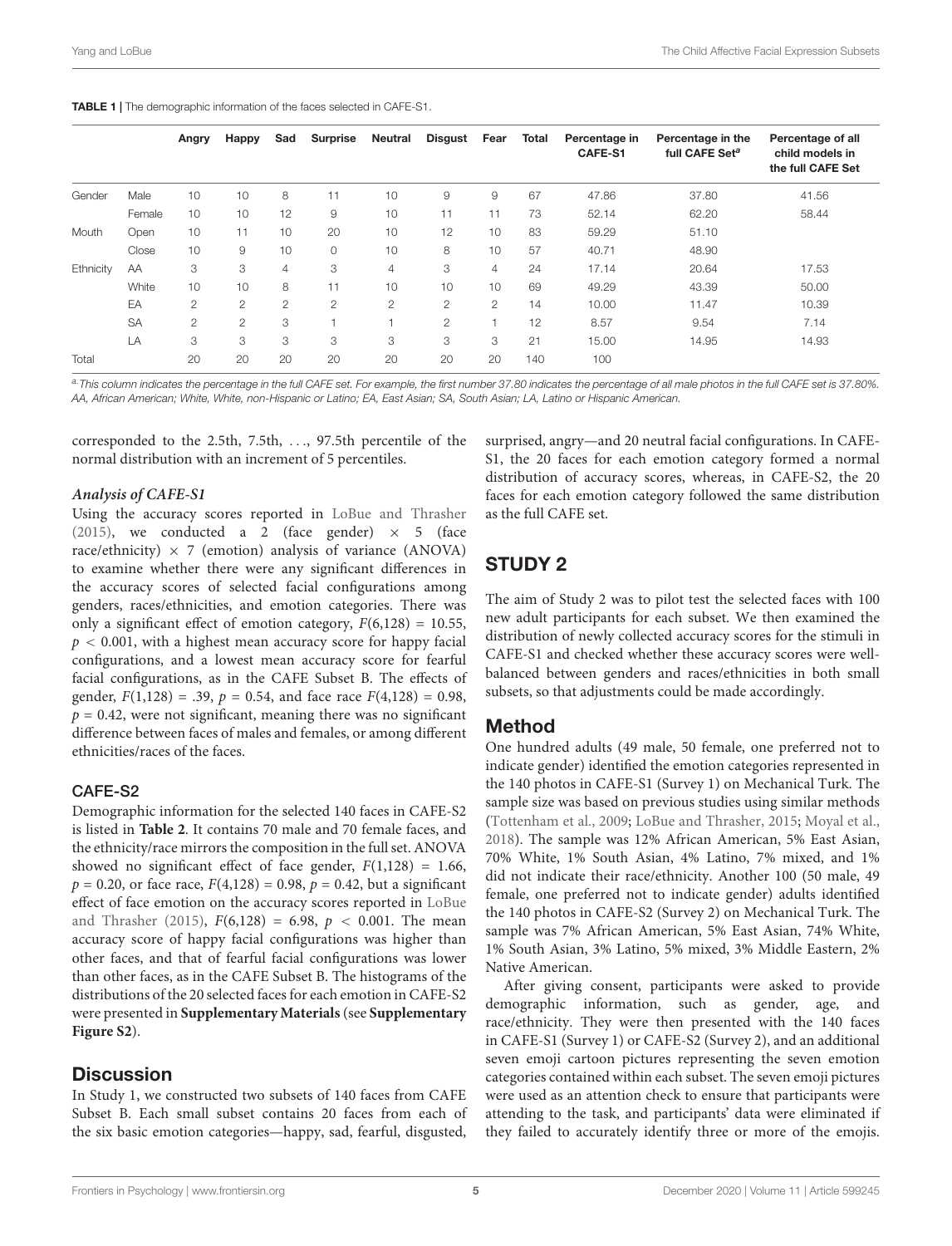<span id="page-5-0"></span>

|           |           | Angry          | Happy          | Sad                   | <b>Surprise</b> | Neutral        | <b>Disgust</b> | Fear           | <b>Total</b> | Percentage in<br>CAFE-S2 | Percentage in<br>the full CAFE<br>Seta. | Percentage of all child<br>models in the full CAFE<br>Set |
|-----------|-----------|----------------|----------------|-----------------------|-----------------|----------------|----------------|----------------|--------------|--------------------------|-----------------------------------------|-----------------------------------------------------------|
| Gender    | Male      | 9              | 12             | 8                     | 10              | 11             | 10             | 10             | 70           | 50.00                    | 37.80                                   | 41.56                                                     |
|           | Female    | 11             | 8              | 12                    | 10              | 9              | 10             | 10             | 70           | 50.00                    | 62.20                                   | 58.44                                                     |
| Mouth     | Open      | 8              | 9              | $\overline{7}$        | 20              | 9              | 10             | 9              | 72           | 51.43                    | 51.10                                   |                                                           |
|           | Close     | 12             | 11             | 13                    | $\circ$         | 11             | 10             | 11             | 68           | 48.57                    | 48.90                                   |                                                           |
| Ethnicity | AA        | $\overline{4}$ | 3              | $\overline{4}$        | 4               | 4              | 3              | 3              | 25           | 17.86                    | 20.64                                   | 17.53                                                     |
|           | White     | 9              | 10             | 9                     | 9               | 9              | 10             | 10             | 66           | 47.14                    | 43.39                                   | 50.00                                                     |
|           | EA        | $\overline{2}$ | $\overline{c}$ | $\mathbf{2}^{\prime}$ | $\overline{c}$  | $\overline{2}$ | $\overline{2}$ | $\overline{2}$ | 14           | 10.00                    | 11.47                                   | 10.39                                                     |
|           | <b>SA</b> | $\overline{2}$ | $\overline{c}$ | $\mathbf{2}$          | $\mathbf{2}$    | $\overline{2}$ | $\overline{2}$ | $\overline{2}$ | 14           | 10.00                    | 9.54                                    | 7.14                                                      |
|           | LA        | 3              | 3              | 3                     | 3               | 3              | 3              | 3              | 21           | 15.00                    | 14.95                                   | 14.93                                                     |
| Total     |           | 20             | 20             | 20                    | 20              | 20             | 20             | 20             | 140          | 100                      |                                         |                                                           |

a This column indicates the percentage in the full CAFE set. For example, the first number 37.80 indicates the percentage of all male photos in the full CAFE set is 37.80%. AA, African American; White, White, non-Hispanic or Latino; EA, East Asian; SA, South Asian; LA, Latino or Hispanic American.

On each successive trial, a single face appeared on the screen and the participant was prompted to choose whether the face was happy, sad, surprised, angry, disgusted, fearful, or neutral. The face remained on the screen until the participant clicked on a response and continue to the next face. The same method was used in [LoBue and Thrasher](#page-7-8) [\(2015\)](#page-7-8). All 147 pictures were presented in a random order. The study lasted approximately 12 min and each participant received 75 cents in compensation. Data were collected from an additional six participants for Survey 1, and additional 23 participants for Survey 2, but were excluded for failure to pass the attention check.

# **Results**

#### Survey 1 (CAFE-S1)

The means and standard deviations of the accuracy scores collected in Study 2 for each emotion category are listed in **[Table 3](#page-6-0)**. Shapiro–Wilk tests showed that the ratings of the 20 faces for each emotion category were all normally distributed,  $ps > 0.05$ . The correlation between the ratings for CAFE-S1 and the ratings reported in [LoBue and Thrasher](#page-7-8) [\(2015\)](#page-7-8) was  $r = 0.88$ ,  $p < 0.001$ . A 2 (gender)  $\times$  5(face race)  $\times$  7 (emotion category) ANOVA, with the main effects and the interaction effects of emotion with face gender and face race, on face level ratings collected in Study 2 showed that there was no significant difference in ratings between male faces and female faces,  $F(1,98) = 3.14$ ,  $p = 0.08$ , or among the five different races/ethnicities of faces,  $F(4,98) = 0.3941$ ,  $p = 0.80$ . The effect of emotion category was significant,  $F(6,98) = 4.84$ ,  $p < 0.001$ , again, with highest ratings for happy facial configurations, and lowest ratings for fearful facial configurations. There was no significant interaction effect between emotion with face gender,  $F(6,98) = 1.31, p = 0.26$ , or face race,  $F(24,98) = 0.94, p = 0.55$ .

# Survey 2 (CAFE-S2)

The means and standard deviations of the accuracy scores for each emotion category are listed in **[Table 3](#page-6-0)**. The correlation between ratings for CAFE-S2 and the ratings reported in [LoBue](#page-7-8) and Thrasher (2015) was  $r = 0.93$ ,  $p < 0.001$ . ANOVA on face level means showed no significant effect of face race,  $F(4,98) = 0.97$ ,

 $p = 0.43$ , or face gender,  $F(1,98) = 0.80$ ,  $p = 0.37$ . Again, there was a significant effect of emotion category on the ratings,  $F(6,98) = 4.65$ ,  $p < 0.001$ , with the highest for happy facial configurations and lowest for fearful facial configurations. There was no significant interaction effect for emotion with face race,  $F(24,98) = 0.89, p = 0.61,$  or face gender,  $F(6,98) = 1.50, p = 0.19$ .

# **Discussion**

In sum, the accuracy scores collected in Study 2 for our new small subsets of children's emotional facial configurations were highly correlated with the ratings in [LoBue and Thrasher](#page-7-8) [\(2015\)](#page-7-8) for CAFE Subset B. The distributions of accuracy scores in CAFE-S1 were normal, and the accuracy scores were well balanced across face genders and races/ethnicities in both subsets. From this pilot study, we concluded that no necessary changes were needed for the two new subsets. Therefore, without adjustment, we further validated the same two subsets together with a larger sample in Study 3.

# STUDY 3

# Methods

One thousand adults (491 males, 499 females, 10 indicated other or preferred not to indicate gender) participated in the study on Mechanical Turk. The sample was 8.8% African American, 5.7% East Asian, 72.7% White, 0.9% South Asian, 3.9% Latino, 1.1% Native American, 0.2% Pacific Islander, 5.7% mixed, and 1% did not indicate their race/ethnicity. Although the majority of raters in this study and the previous study were White, the original raters in [LoBue and Thrasher](#page-7-8) [\(2015\)](#page-7-8) were quite diverse (17% African American, 27% Asian, 30% White, and 17% Latino, 9% chose "Other" or did not indicate their race/ethnicity), and the current ratings revealed nearly identical patterns to those.

The procedure was nearly identical to that of Study 2, except that participants were presented with all 235 faces (among these 95 in CAFE-S1 only, 95 in CAFE-S2 only, and 45 in both CAFE-S1 and CAFE-S2), and an additional seven emoji cartoon pictures. For each trial, participants were again presented with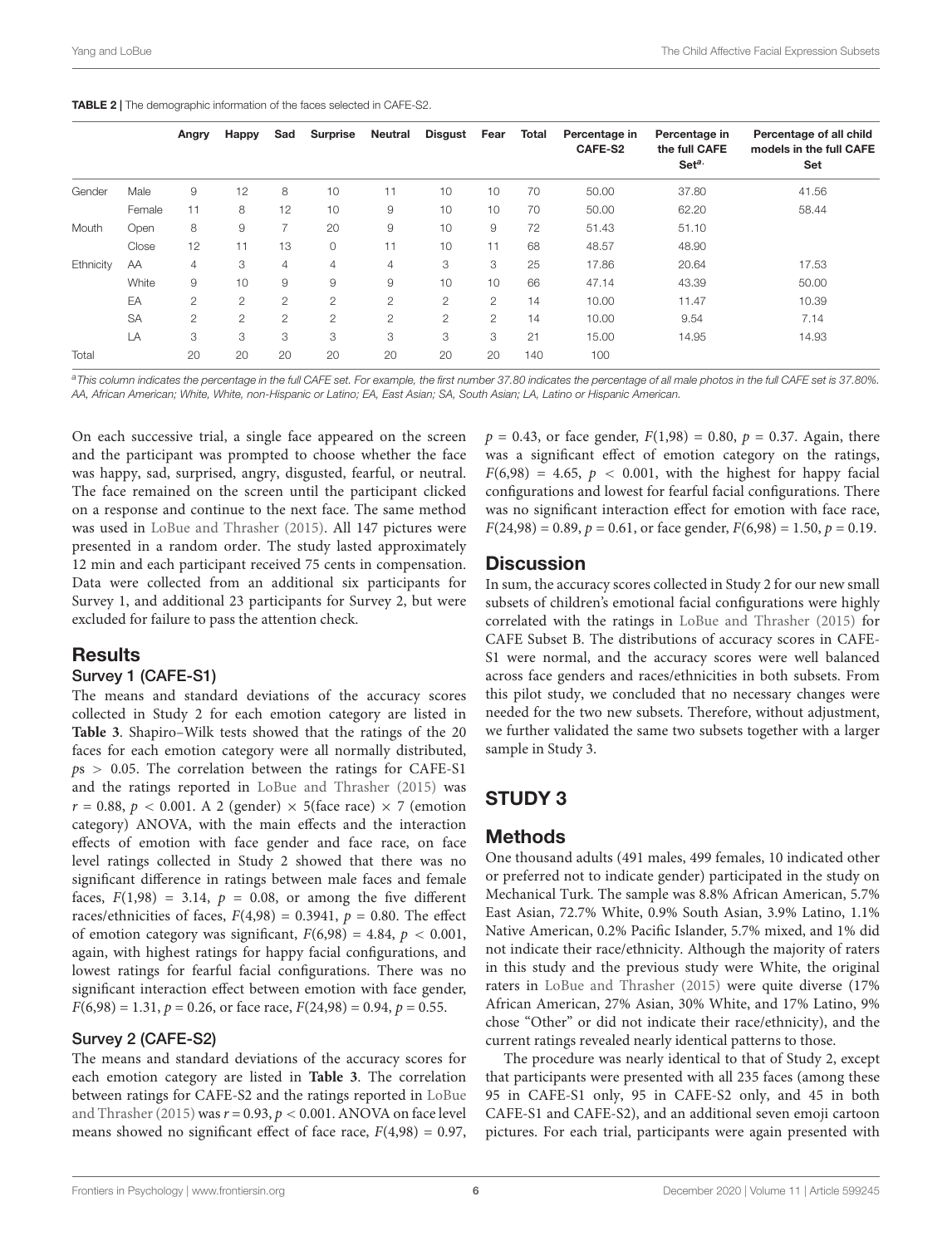|                                         | Angry      | Happy      | Sad        | <b>Surprise</b> | <b>Neutral</b> | <b>Disgust</b> | Fear       |
|-----------------------------------------|------------|------------|------------|-----------------|----------------|----------------|------------|
|                                         |            |            |            |                 |                |                |            |
| Accuracies in LoBue and Thrasher (2015) | 0.67(0.21) | 0.83(0.17) | 0.63(0.23) | 0.72(0.12)      | 0.65(0.27)     | 0.65(0.18)     | 0.43(0.18) |
| Study 2                                 |            |            |            |                 |                |                |            |
| Accuracies in Survey 1 (CAFE-S1)        | 0.64(0.16) | 0.90(0.08) | 0.63(0.24) | 0.78(0.15)      | 0.61(0.25)     | 0.72(0.18)     | 0.48(0.25) |
| Accuracies in Survey 2 (CAFE-S2)        | 0.64(0.21) | 0.90(0.14) | 0.62(0.30) | 0.73(0.17)      | 0.60(0.30)     | 0.66(0.17)     | 0.47(0.21) |
| Study 3                                 |            |            |            |                 |                |                |            |
| Accuracies in Study 3 (CAFE-S1)         | 0.63(0.14) | 0.89(0.09) | 0.55(0.23) | 0.74(0.16)      | 0.47(0.27)     | 0.63(0.22)     | 0.53(0.25) |
| Accuracies in Study 3 (CAFE-S2)         | 0.66(0.23) | 0.89(0.15) | 0.59(0.32) | 0.74(0.18)      | 0.60(0.33)     | 0.67(0.18)     | 0.47(0.24) |

<span id="page-6-0"></span>TABLE 3 | The means and standard deviations of the ratings for the selected 20 faces for each emotion (ratings from previous study [LoBue and Thrasher,](#page-7-8) [2015,](#page-7-8) and ratings from our Study 2 and Study 3).

a single photo, and were asked to choose from happy, sad, surprised, angry, disgusted, fearful, or neutral to indicate the best emotion category to describe each facial configuration. The study lasted approximately 25 min and each participant received \$3 for compensation. An additional 56 participants completed the survey but were excluded from the study for failure to pass the attention check.

# **Results**

With the ratings from the 1000 participants, we calculated the mean accuracy for each face and analyzed the accuracy scores for faces in CAFE-S1 and CAFE-S2 separately. The means and standard deviations of the accuracy scores for each emotion category are presented in **[Table 3](#page-6-0)**.

## CAFE-S1

Validity scores were indexed by the percentage of the 1000 participants to correctly categorize the photographs, as in [LoBue](#page-7-8) and Thrasher (2015). There was substantial variability in accuracy scores across the 140 faces of the subset, with a mean of 0.64 and a range of 0.10–0.99. The mean ratings for each face in Study 3 were highly correlated with the ratings in Study 2,  $r = 0.92$ ,  $p < 0.001$ , and the ratings reported in [LoBue and Thrasher](#page-7-8) [\(2015\)](#page-7-8),  $r = 0.84$ ,  $p < 0.001$ . Paired *t*-test showed no significant difference between the ratings collected in Study 3 and [LoBue and Thrasher](#page-7-8) [\(2015\)](#page-7-8),  $t = 1.53$ ,  $p = 0.13$ . Shapiro–Wilk tests showed that the ratings of the 20 faces for each emotion category in CAFE-S1 were all normally distributed,  $ps > 0.05$ . Further, we conducted 2 (face gender)  $\times$  5 (face race/ethnicity)  $\times$  7 (emotion category) ANOVA to examine the main and interaction effects of face gender, face race/ethnicity, and emotion category on the ratings. There was only a significant main effect of emotion category,  $F(6,95) = 5.20$ ,  $p < 0.001$ . The main effect of face gender,  $F(1,95) = 1.90$ ,  $p = 0.17$ , face race,  $F(4,95) = 1.02$ ,  $p = 0.40$ , and the interaction effects,  $F = 0.87 - 1.20$ ,  $p = 0.31 - 0.52$ , were not significant.

# CAFE-S2

As for CAFE-S1, validity scores for CAFE-S2 were obtained by calculating the accuracy scores for each photograph among the 1000 participants who completed Survey 3. The accuracy scores had a mean of 0.66, and a range of 0.04–0.99 (see **[Table 3](#page-6-0)** for the means and standard deviations of the accuracy scores for each emotion category). In addition, there were strong correlations between the mean ratings in Study 3 and Study 2,  $r = 0.98$ ,  $p < 0.001$ , and between Study 3 and [LoBue and Thrasher](#page-7-8) [\(2015\)](#page-7-8),

 $r = 0.93$ ,  $p < 0.001$ . Paired t-test showed no significant differences between the ratings between Study 3 and [LoBue and Thrasher](#page-7-8) [\(2015\)](#page-7-8),  $t = -0.48$ ,  $p = 0.64$ . Further, an ANOVA again revealed a significant main effect of emotion category,  $F(6,95) = 4.53$ ,  $p < 0.001$ . The main effect of face gender,  $F(1,95) = 0.74$ ,  $p = 0.39$ , face race,  $F(4,95) = 0.78$ ,  $p = 0.54$ , and the interaction effects,  $F = 0.92 - 1.81$ ,  $p = 0.15 - 0.37$ , were not significant.

# GENERAL DISCUSSION

The aim of the current study was to develop a small subset of the CAFE to be used in future research with children. The result of this investigation was two validated subsets that will enable researchers to study individual differences in children's emotion recognition with a highly diverse and variable set of children posing for 6 basic emotions and a neutral expression. We will provide two subsets for researchers to choose from: CAFE-S1 is made up of 140 exemplars, and has accuracy scores that fall on a normal distribution for each emotion category; CAFE-S2 is also made up of 140 exemplars, and mimics the natural distribution of accuracy scores in the full CAFE Subset B. A full list of the faces in each subset along with the validation collected here is available on Databrary<sup>2</sup>.

Although there are countless stimulus sets with photographs of posed emotion configurations available online, most only contain depictions of Caucasian adults' stereotyped emotion configurations, with limited diversity in face race or ethnicity and levels of intensity or difficulty. The two newly constructed subsets of CAFE are highly diverse, and are designed to produce variability in naïve observers, minimizing the possibility of ceiling effects that are often likely with stimulus sets only containing highly iconic, stereotyped displays. Further, especially for studies with children, the stimulus size of 140 exemplars will help researchers seeking to use faces in CAFE choose from a more manageable sized stimulus. The subsets have been validated with a large sample to ensure that the selected stimuli are well balanced in race/ethnicity and gender, which is important for researchers seeking to study group differences.

As with any stimulus set, our subsets carry with them various limitations. They are of course made up of static images of children posing for a limited number of emotion configurations. Indeed, emotions are dynamic, multi-modal systems, that elicit